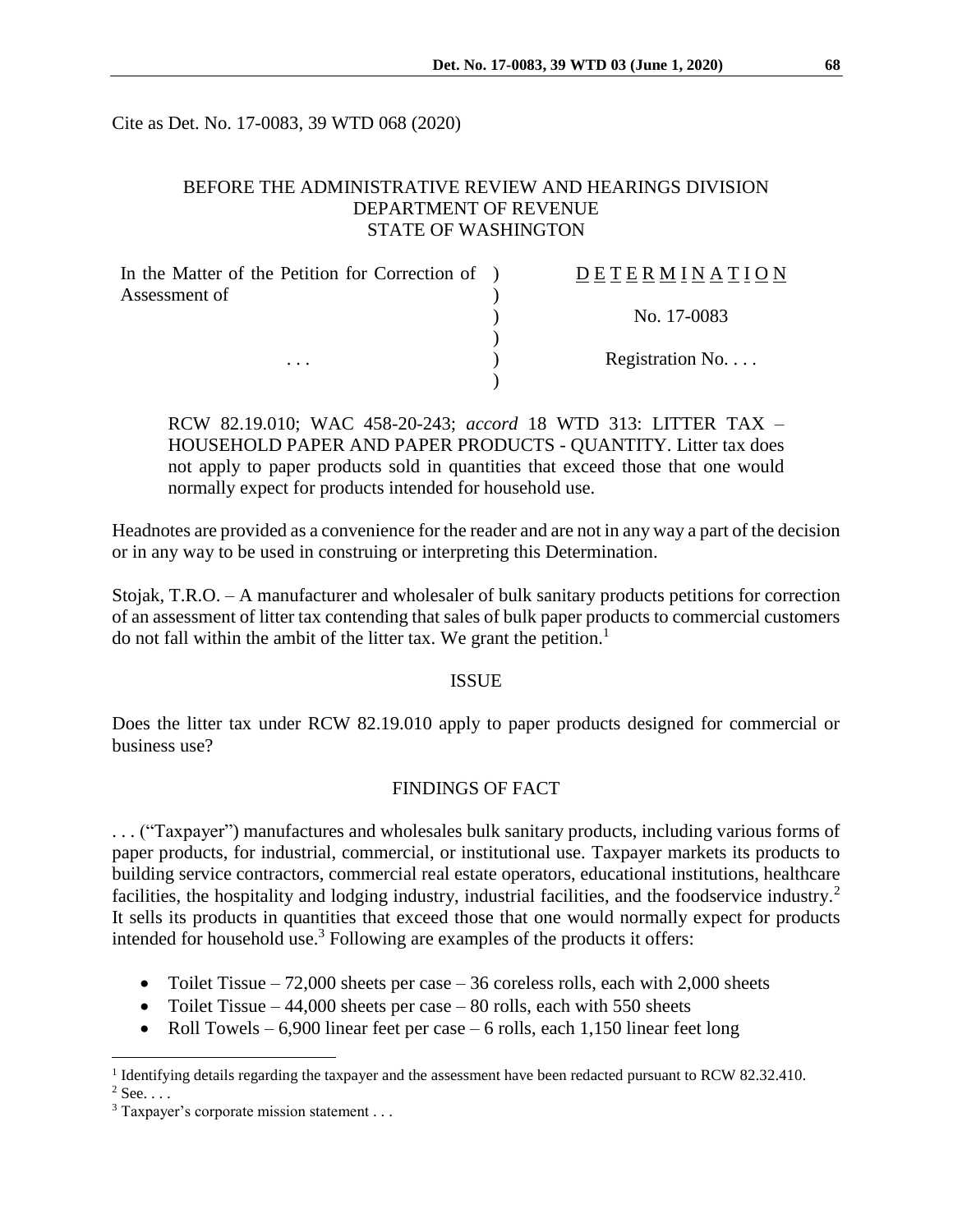- Facial Tissue  $6,000$  sheets per case 48 boxes of 125 sheets per box
- Dispenser Napkins case of 12 rolls of 500 napkins per roll
- Copy Paper  $5,000$  sheets 10 reams of 500 sheets

The Department of Revenue's ("Department") Audit Division ("Audit") audited Taxpayer for the period of January 1, 2010, through September 30, 2014 ("audit period"). Audit reviewed Taxpayer's business records and determined that it underreported its wholesaling Business and Occupation ("B&O) tax liability, use tax liability, and litter tax liability for the audit period. Accordingly, Audit issued an assessment against Taxpayer on June 23, 2016, for \$ . . . . The assessment included wholesaling B&O of \$ . . . , use tax and/or deferred sales tax of \$ . . . , litter tax of  $\$\ldots$ , and interest of  $\$\ldots$ , and a retailing credit of  $\$\ldots$ . Subsequent to the issuance of the assessment, Taxpayer attended a supervisor's conference with Audit staff on August 25, 2016. At the conference, Taxpayer and Audit reached an agreement regarding the proper tax treatment of the majority of the products it sold for the audit period. However, disagreement remained regarding whether the litter tax applied to paper products sold by Taxpayer. Ultimately, Audit maintained the position that the litter tax applies to the paper products sold by Taxpayer during the audit period.

On September 20, 2016, Taxpayer petitioned for a review of the decision made at the supervisor's conference regarding the litter tax. Taxpayer asserts that the paper products it sells fall outside the scope of the litter tax. Taxpayer argues that the plain language of RCW 82.19.020(8) and 458-20- 243 limits application of the litter tax to paper products intended for household use. In addition, Taxpayer argues that the Department's published determination, 18 WTD 313 (1999), supports its position that the litter tax does not apply to the paper products at issue in its case.

#### ANALYSIS

RCW 82.19.010 imposes a litter tax on "every person for the privilege of engaging within this state in business as a manufacturer, as a wholesaler, or as a retailer . . ." In the case of manufacturers, the tax equals "the value of the products listed in RCW 82.19.020, including by-products, manufactured within this state, multiplied by fifteen one-thousandths of one percent." In the case of wholesalers or retailers, the tax equals "the gross proceeds of sales of the products listed in RCW 82.19.020 that are sold within this state multiplied by fifteen one-thousandths of one percent."

RCW 82.19.020 states as follows:

To accomplish effective litter control within the state and to allocate a portion of the cost of administering this chapter to those industries whose products, including the packages, wrappings, and containers thereof, are reasonably related to the litter problem, the tax imposed in this chapter shall only apply to the value of products or the gross proceeds of sales of products falling into the following categories:

- (1) Food for human or pet consumption.
- (2) Groceries.
- (3) Cigarettes and tobacco products.
- (4) Soft drinks and carbonated waters.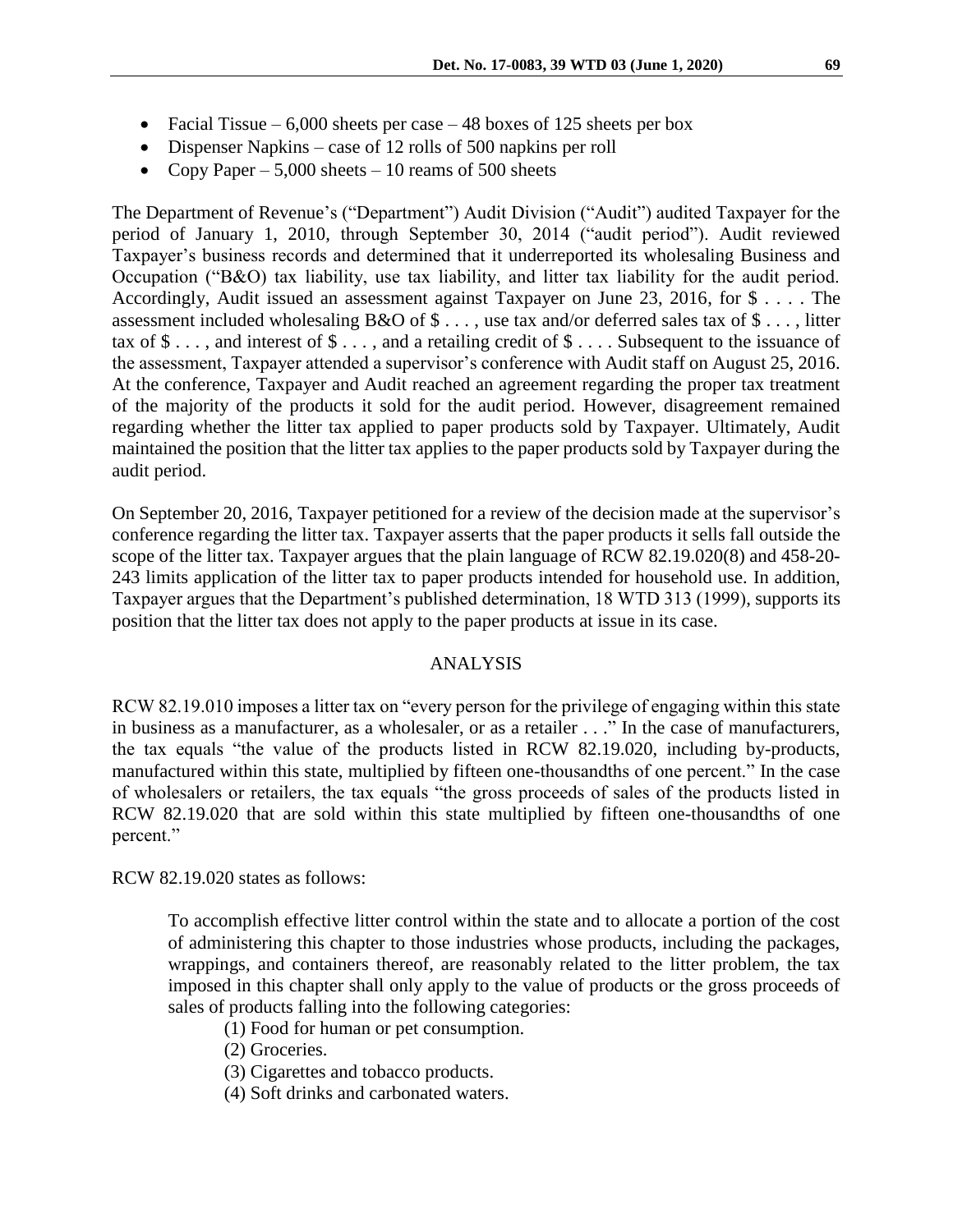- (5) Beer and other malt beverages.
- (6) Wine.
- (7) Newspapers and magazines.
- (8) Household paper and paper products.
- (9) Glass containers.
- (10) Metal containers.
- (11) Plastic or fiber containers made of synthetic material.
- (12) Cleaning agents and toiletries.
- (13) Nondrug drugstore sundry products.

Accordingly, the litter tax applies to "*household* paper and paper products," pursuant to RCW 82.19.020(8) (emphasis added). <sup>4</sup> The statute does not define household paper and paper products. WAC 458-20-243 ("Rule 243) is the Department's administrative rule regarding the litter tax. Rule 243(8) defines "household paper and paper products" as follows:

Household paper and paper products are materials or substances made into sheets or leaves from natural organic or synthetic fibrous material for home or other personal use. Household paper and paper products include products or articles made from such sheets or leaves *for home or other personal use*, such as toilet tissue, paper cups, plates, napkins, cards, wrapping paper, stationery, personal banking checks or deposit slips, computer printer or copier paper, and the like. (Emphasis added).

As correctly highlighted by Taxpayer, the Department issued a published determination, 18 WTD 313 (1999), addressing the application of RCW 82.19.020(8) and Rule 243(8) to paper products designed for business use. This determination involved a taxpayer that manufactured and wholesaled various forms of paper products. The taxpayer packaged the products in quantities in excess of what one would normally expect for products designed for household use. The taxpayer priced the products for wholesale sales and the Department noted, "a household consumer would not buy the taxpayer's paper products in the quantities that are needed in order to get the wholesale price." The Department concluded that the scope of the litter tax did not extend to the products manufactured and wholesaled by the Taxpayer.

RCW 82.19.020 imposes the litter tax on the value of products or the gross proceeds of sales from "household paper and paper products." Rule 243(8) defines "household paper and paper products" to include products "for home or other personal use." The canon of statutory construction, *expressio unius exclusio alterius*, instructs us that, "where a statute specifically designates the things or classes of things on which it operates – an inference arises in the law that the legislature intentionally omitted all things or classes of things omitted from it. *State v. Cawyer,* 182 Wn. App. 610, 623, 330 P.3d 219 (2014). As applicable here, the legislature's insertion of the word "household" before "paper and paper products" in RCW 82.19.020 gives rise to the inference that it intentionally omitted paper and paper products not destined for household use from the ambit of the litter tax. Accordingly, we see no reason to depart from our determination in 18 WTD 313, and conclude that the litter tax does not apply to the paper products at issue in this case.

 $\overline{a}$ 

<sup>&</sup>lt;sup>4</sup> Audit does not assert Taxpayer's products are cleaning agents and toiletries.